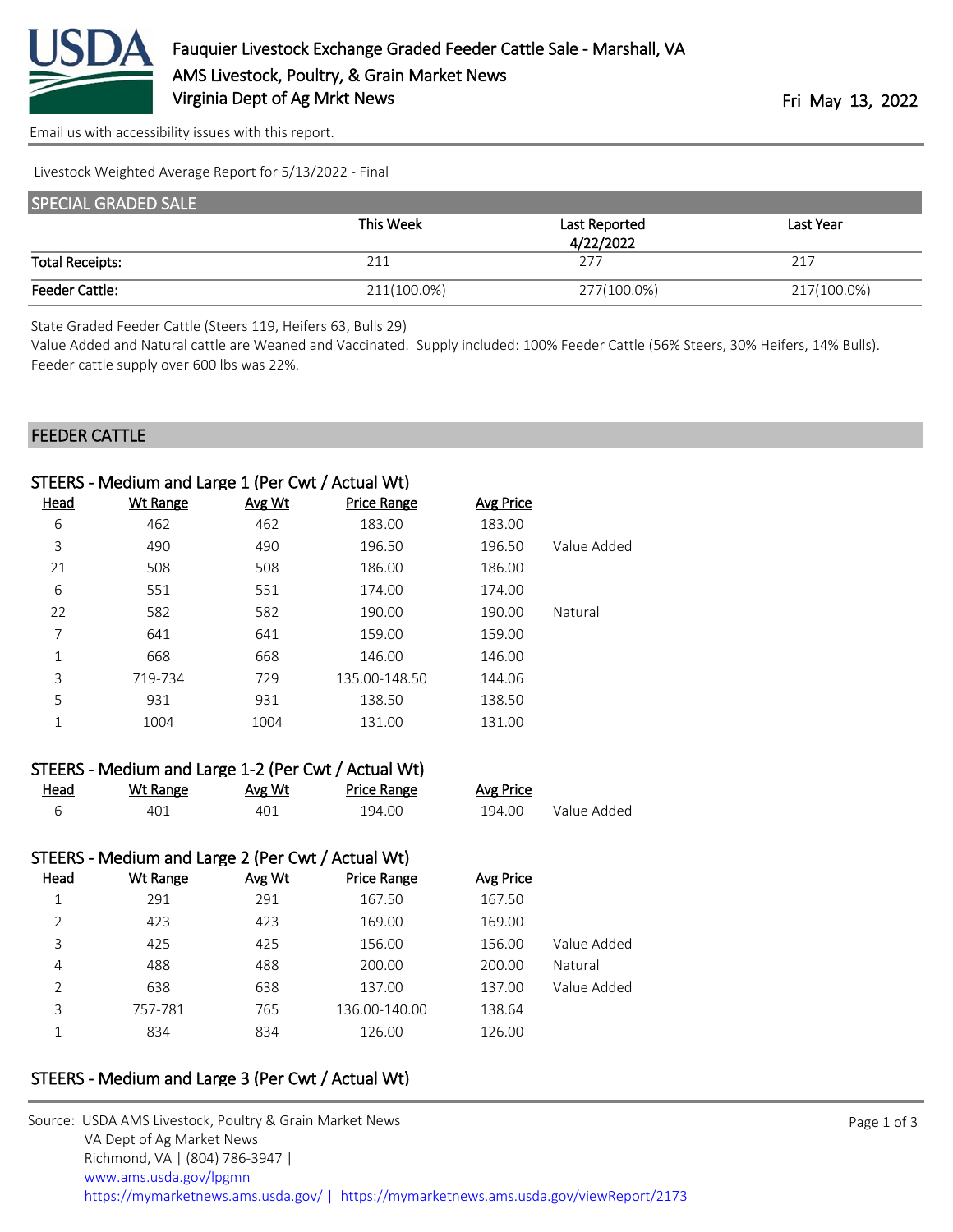

[Email us with accessibility issues with this report.](mailto:mars@ams.usda.gov?subject=508%20issue)

| Head | Wt Range | Avg Wt | Price Range | <b>Avg Price</b> |
|------|----------|--------|-------------|------------------|
|      | 377      | 377    | 157.00      | 157.00           |
|      | 426      | 426    | 155.00      | 155.00           |
|      | 589      | 589    | 126.00      | 126.00           |
|      |          |        |             |                  |

## STEERS - Small 1 (Per Cwt / Actual Wt)

| Head | Wt Range | Avg Wt | <b>Price Range</b> | Avg Price |
|------|----------|--------|--------------------|-----------|
|      | 265      | 265    | 152.00             | 152.00    |
|      | 343      | 343    | 170.00             | 170.00    |
|      | 532      | 532    | 100.00             | 100.00    |
|      | 555      | 555    | 120.00             | 120.00    |
|      | 720      | 720    | 110.00             | 110.00    |

### HEIFERS - Medium and Large 1 (Per Cwt / Actual Wt)

| Head | Wt Range | Avg Wt | Price Range   | Avg Price |
|------|----------|--------|---------------|-----------|
|      | 455.     | 455    | 154.00        | 154.00    |
| 16   | 560-595  | 562.   | 134.00-147.00 | 146.14    |
|      | 643      | 643    | 134.00        | 134.00    |

### HEIFERS - Medium and Large 2 (Per Cwt / Actual Wt)

| Head | Wt Range | Avg Wt | Price Range | Avg Price |
|------|----------|--------|-------------|-----------|
|      | 276      | 276    | 151.00      | 151.00    |
|      | 355      | 355    | 156.00      | 156.00    |
| 6    | 483      | 483    | 151.00      | 151.00    |
| 5    | 559      | 559    | 144.00      | 144.00    |
|      | 676      | 676    | 128.00      | 128.00    |

## HEIFERS - Medium and Large 3 (Per Cwt / Actual Wt)

| Head | Wt Range | Avg Wt | Price Range | <b>Avg Price</b> |
|------|----------|--------|-------------|------------------|
|      | 367      | 367    | 148.00      | 148.00           |
| 4    | 476      | 476    | 139.00      | 139.00           |
| V    | 570      | 570    | 138.00      | 138.00           |
|      | 652      | 652    | 120.00      | 120.00           |
|      | 805      | 805    | 97.50       | 97.50            |

### HEIFERS - Small 1 (Per Cwt / Actual Wt)

| <u>Head</u> | Wt Range | Avg Wt | <b>Price Range</b> | Avg Price |
|-------------|----------|--------|--------------------|-----------|
|             | 563      | 563    | 129.00             | 129.00    |

| BULLS - Medium and Large 1 (Per Cwt / Actual Wt) |          |        |             |                  |  |
|--------------------------------------------------|----------|--------|-------------|------------------|--|
| <u>Head</u>                                      | Wt Range | Avg Wt | Price Range | <b>Avg Price</b> |  |
|                                                  | 465      | 465    | 160.00      | 160.00           |  |